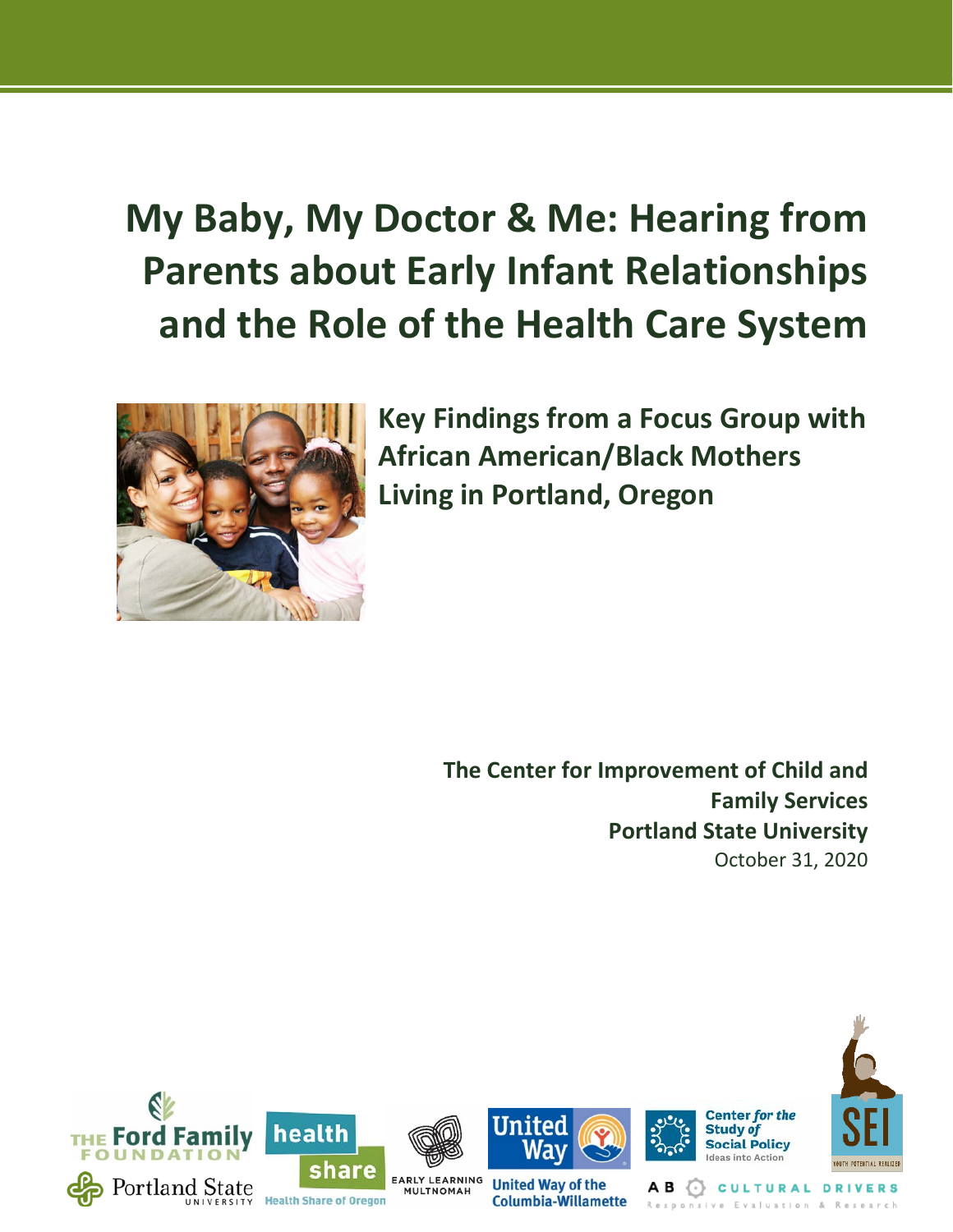## **Acknowledgements**

On behalf of the Early Relational Health research team, we want to extend our gratitude to the African American and Black parents in Portland, Oregon who shared their time and experiences with us. We also want to thank the research liaisons, parent research consultants, community partners, and funders who brought their best to this project. Without the commitment of these individuals to the health and wellbeing of all babies and new parents, this work would not have been possible.

*The Center's mission is to engage in equity-driven research, evaluation, and consultation to promote social justice for children, youth, families, and communities.*

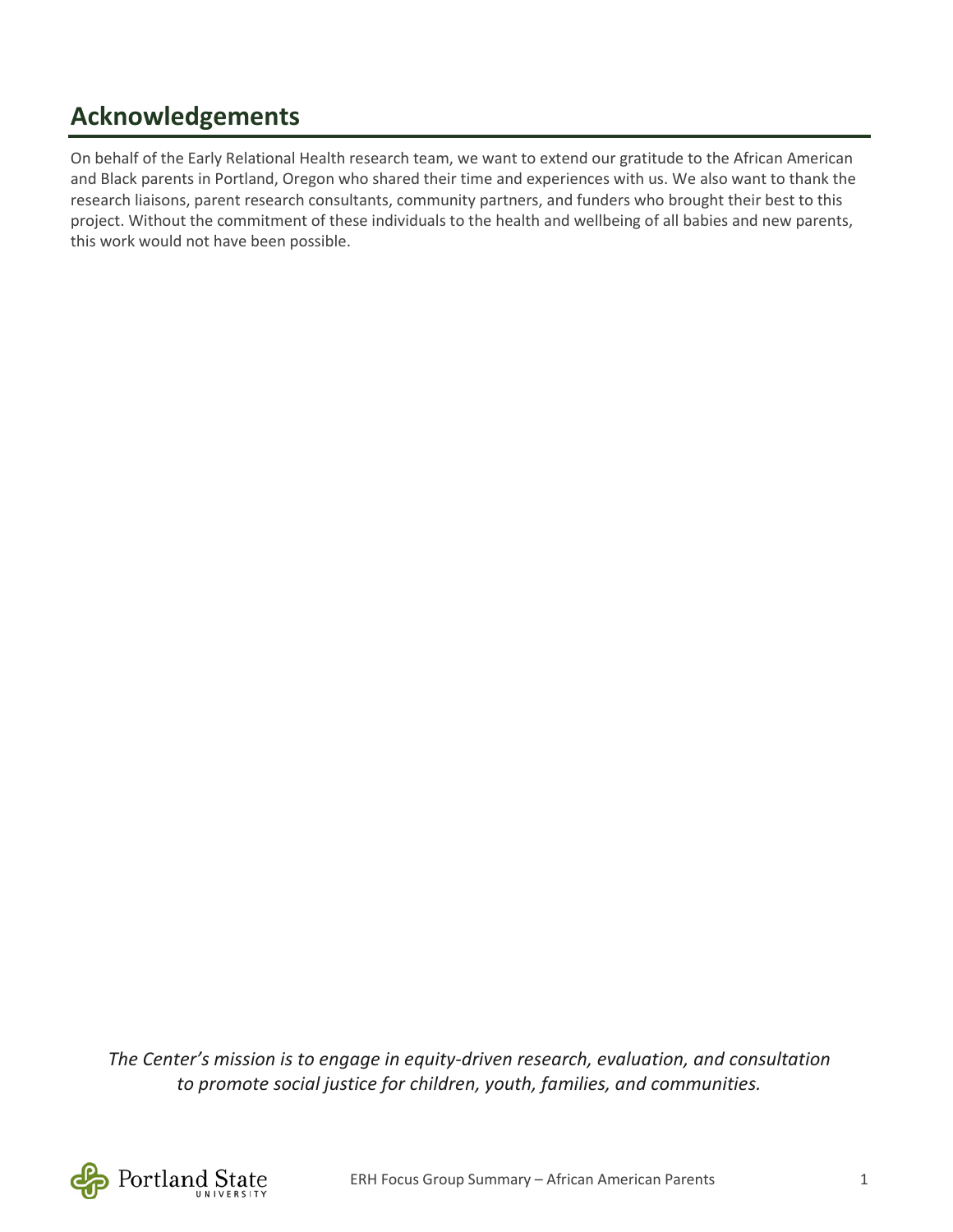There is a [growing national effort](file:///%5C%5Cpsu%5Cresources%5CStaff%5CGSSW%5CCWP%5CEarly%20Relational%20Health%5CReports%5CSEI%5COur%20project%20is%20seeking%20to%20partner%20with%20parents%20of%20infants%20and%20toddlers%20to%20advise%20us%20on%20how%20we%20can%20best%20partner%20with%20parents%20from%20their%20community%20to%20learn%20how%20they%20feel%20about%20their%20experiences%20with%20the%20health%20care%20system,%20and%20how%20%E2%80%93%20or%20whether%20-%20health%20care%20providers%20could%20provide%20better%20support%20from%20them%20in%20their%20role%20as%20parents.) to encourage doctors, nurses and others to see the relationship between parents and their infants as central to children's health, and to support parents in developing these foundational early relationships (sometimes referred to as "early relational health"<sup>[1](#page-2-0)</sup>). As this work moves forward, it is important that it includes the voices of historically marginalized parents whose personal and cultural histories, experiences, and beliefs about parenting and the role of the health care system are included. This exploratory study aimed to center the voices of three very different communities to learn more about their beliefs about the nature of their earliest relationships with their young children and their perceptions of the potential role that health care providers could play in supporting them.

To do this, we partnered with teams of "Parent Research Consultants" (PRCs) representing each of the three communities of interest: (1) African American mothers in urban Portland, Oregon; (2) Latinx mothers living in rural areas of Oregon; and (3) rural, geographically isolated White mothers in Southern Oregon. PRCs provided input to the research team about the design, measures, and data collection methods for the study, as well as on the interpretation and development of a set of research briefs, including this document. PRCs were provided an honorarium in return for their time spent on the project. With their guidance, we conducted three focus groups with members of each of these communities. Focus groups asked these parents to talk about:

- What early parent-infant relationships mean to them, and how positive relationships are established;
- Where parents go for support for themselves and their babies;
- Their experiences with, and feelings about, the role of health care providers in supporting these earliest relationships.
- Their ideas and recommendations for how health care providers should sensitively and respectfully approach these issues with families.

This research brief summarizes findings from the focus group held with African American mothers in Portland, Oregon, and was co-created with input from three PRCs, some of whom also participated in the focus group. This team of PRCs was identified and facilitated by Ms. MaryEtta Callier-Wells, who served as a Community-Research Liaison for this project. Ms. Callier-Wells is a long-time staff person at Self-Enhancement, Inc., a culturally-specific, communitybased organization in Northeast Portland. She also facilitated the focus group session and contributed to the development of this brief.

### **Who Participated & Why?**

Five African American mothers participated. These mothers had between 2 and 3 children, ranging in age from <1 to 17. These mothers shared with us their motivation and reasons for joining the group, which reflected a commitment to making changes to improve the lives and experiences of other Black women. Specifically, they mentioned:

- Wanting to provide information to improve relationships between doctors and parents;
- Wanting to share their own experiences with their young children, and to;
- Support each other and "be in a space with other Black mothers".

### **What Does it Mean to be a Parent?**

### **African American Mothers Took Pride in Their Children's Accomplishments**

Portland State

When asked to share a parenting experience with their child that made them feel proud, several mothers reflected on their children's **accomplishments and** 

**successes**, including:

- Academic and **life successes**;
- Growth in **independence**;
- Examples of **problem-solving abilities**; and
- Their **positive, ongoing relationships** with older children.

<span id="page-2-0"></span><sup>1</sup> See[: https://inclusioninstitute.fpg.unc.edu/sites/inclusioninstitute.fpg.unc.edu/files/handouts/early-relational-health-strategicbrief-2020.pdf](https://inclusioninstitute.fpg.unc.edu/sites/inclusioninstitute.fpg.unc.edu/files/handouts/early-relational-health-strategicbrief-2020.pdf)

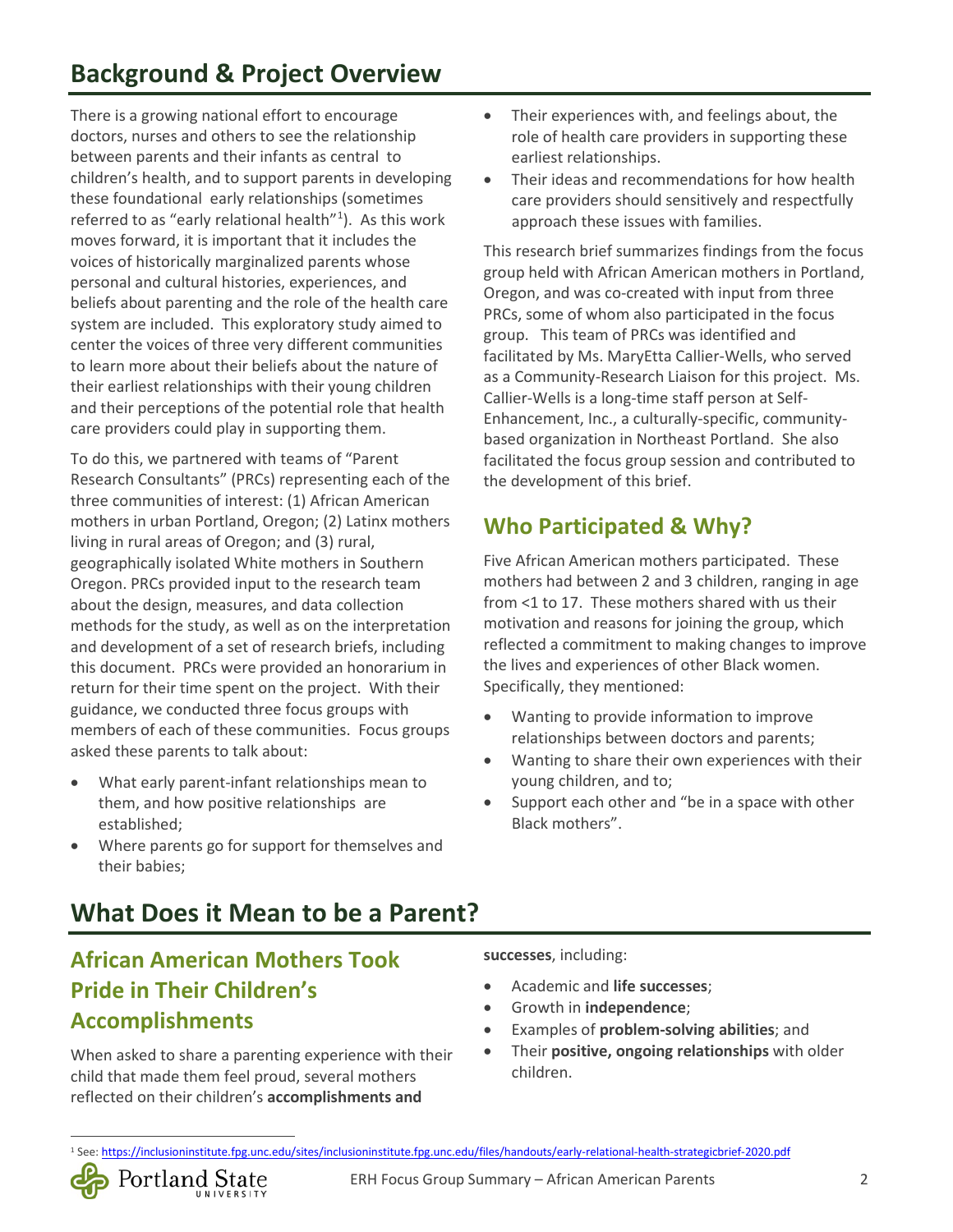### **African American Mothers Provide Support for Children's Growth & Development**

These mothers talked about the kinds of things they do to help their children grow and develop, including practices identified in child development literature as supporting children's social/emotional well-being, such as:

- Being aware of and responsive to children's nonverbal cues
- Providing routines and repetition
- Doing direct teaching & supporting developmental milestones
- Promoting active play
- Building relationships & learning from other family members

#### **Building Early Secure Relationships**

A major theme when these mothers talked about the importance of these early relationships was that **trust is foundational** and "**sets the stage" for a strong longterm parent-child relationship.** These mothers talked about having "close secure relationships" so that when children are older they will "open up to you". To build this foundational relationship, these mothers talked about the importance of providing reassurance and being attuned to babies' needs ("just the check-ins, making sure you both understand each other…make sure you are in tune to them their personality, what they need"). Specifically, African American mothers talked about:

- Being responsive and attuned to children's needs
- Providing re-assurance and emotional support
- Being non-judgmental about behavior (especially for older children)
- Building secure relationships across other adults/adult family members

"I had one of the very few one-year olds who you can drop off at daycare and walk away and they didn't cry. Everybody was like, 'how did you do that?' Well, he knows I'm coming back. He's fine because [he knows], 'oh, my mother will be back. […] I'm okay. She always comes back.'"

These descriptions mirror the child development concept of **secure attachment** – the sense of security that children develop as a result of responsive

parenting. It is worth noting, however, that attachment theory and the preponderance of research related to it, was largely validated and developed using white, middle class children and families.

Several of these women talked about how this process of developing a strong relationship requires **ongoing support** and reassurance throughout their lives, and that it is especially important when children have experienced a loss or trauma. These mothers described the importance of being "nonjudgmental" as central to building trust, especially with older children.

"When a child comes from any kind of trauma, that reassurance piece is very important. I went through some situations where I felt like, 'okay, I did all the reassuring and we're good, right? Because it looks like we're good, and it feels like we're good,' but […] you've got to remember to go back and re-check in, especially when you see that they've gone through different developments and changes and things like that."

"Yes, not being judgmental, that creates secure relationships and connections."

A key reason why these relationships were seen as so important was their role in **protecting the child** from potential negative consequences of not having a close adult to go to in the future, and making sure that children can be resilient in the face of trauma, racism, and other challenges. They shared that having an open, trusting relationship early in the child's life was essential to children being able to come back to their parents – or to another trusted adult- when faced with more serious life challenges in the future. While parents might play this role, these mothers also talked about other family members' as being important as well.

"But if you don't have a close relationship or secure relationship will your parents, you end up in situations like that [negatively impacted by not revealing pregnancy to parents]. Those medical providers, that were in the school, they were very insensitive and rude and nasty, like, 'if you weren't doing this, you wouldn't be in a situation to be here for this.' It was just really insensitive and very uncomfortable. I don't want my kids to have to go to an alley and try to get an abortion, or go try to take some drugs to heal themselves from STDs.

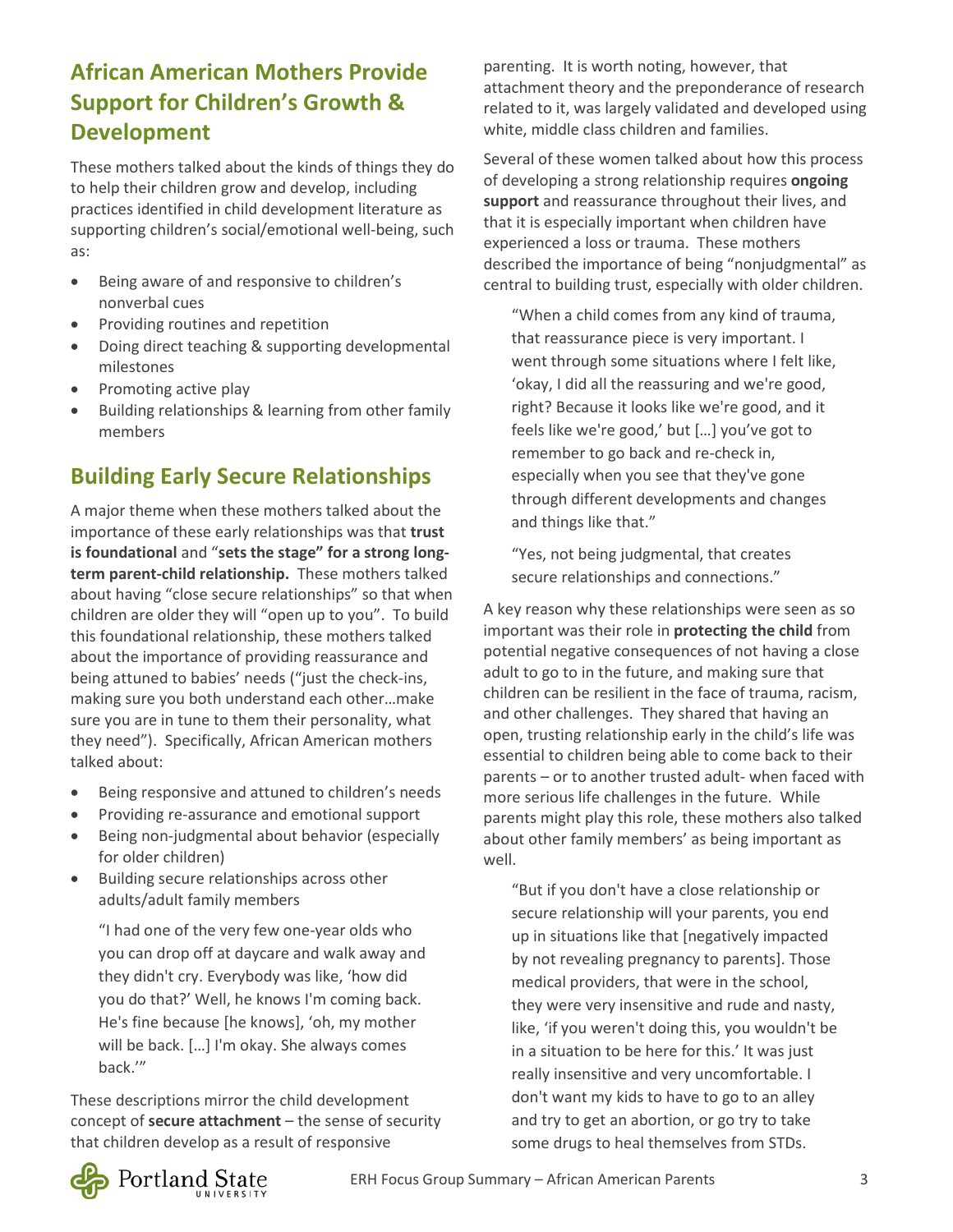Anything they need help with that they feel ashamed of, they should be able to come talk to you so you can help them get through it."

"Even if they don't have a close relationship with you, just make sure they have it with somebody in the family."

These early relationships were not only seen as important for the child, but for the family as whole, characterizing this as part of the "glue" that helps hold families together:

"I feel like being open with them [children] and honest with them at their level. Communicating with them at their level, and making sure that they know that it's us against the world. Even if I have to correct you at the house, it is still us against the world."

# **Supports For Parenting – Where Do African American Families Go?**

### **Families & Friends – People They Trust**

Essentially, mothers talked about **going to people they trust, who are non-judgmental and who know them and their values as parents.** Mothers shared that they tend to **go to friends and family members** for help, advice and support, and also described being aware of when it was helpful to connect their child directly to other adults. The theme of having a **network or community of trusted supports came** up in these mothers' stories. In seeking help, it was important to these mothers that they turned to people who know their history and values related to parenting:

"As an adult, where I turn now is my own parents and [other parent in the group]. I think that they understand me in a way that if I tell

them something, they understand what I'm not gonna do already. So, they can give me good advice based on a history and a good knowledge of my parenting, my beliefs and my goals."

Two mothers mentioned parenting classes, although one specifically talked about how these are an opportunity for *nonjudgmental peer-to-peer support* (rather than emphasizing the "educational" or "informational" aspects)*:* 

"I'm in the parenting class and the parent groups. Sometimes you join and you don't realize that you're going to get a piece of word [insight] that you can take with you […]. You can ask other mothers in a non-judgmental space."

# **Experiences with Health Care Professionals**

When we asked mothers to share their experiences seeking information or support from health care providers, many of the stories they shared underscored the ways that people in these systems have undermined the trust that is needed for effectively meeting the needs of these families. Numerous examples were shared that reflect their experiences of medical professionals being dismissive of Black women's concerns, not listening to them, and not respecting their knowledge and expertise related to their own bodies and their children. The impact of being sometimes repeatedly dismissed creates a foundation of **mistrust**.

"I'm very familiar with what asthma looks like and even though y'all don't want to diagnose her, y'all are treating her every time we go to the doctor. Every time I have to take her to the ER because **you're not listening to me**. Y'all

are treating her like she has asthma, getting the breathing treatment, she gets the steroids, you wait and you watch her, and then eventually she gets hospitalized. But I don't know what I'm talking about? I get dismissed. I can't possibly know what I'm talking about, because I'm just a mother. I'm not a medical professional."

"It is literally the most frustrating thing on the planet that, because I don't act the way that you feel that I should act [during labor], there's no possible way that **this** could be my experience."

Several of these women shared their birth-stories as painful examples of not only themselves, but their family members being dismissed and not listened to.

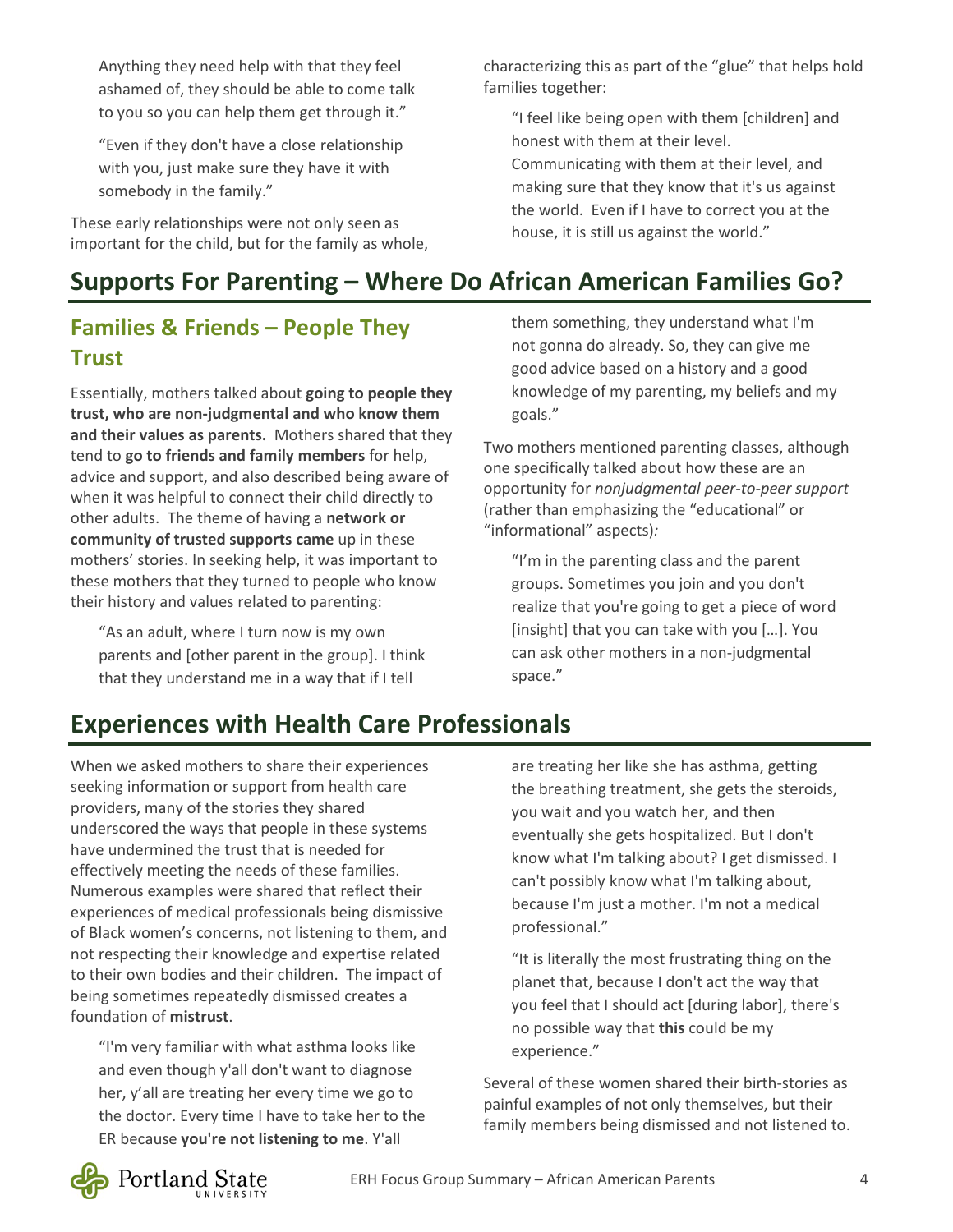"When I have my extra person [during labor, the baby's father] here, that's here to support me/ help me/this is his child, they're dismissing him. They're not communicating with him. He's asking questions and then they're, you know, I call it white people [expletive], where they're not giving eye contact to the person talking to them but they're looking at someone else. He's asking them questions, but they're talking to me. Right? And he's like, 'Hey, I'm communicating. I'm here. I'm here to support her. That's my child. She's the one that's pregnant carrying the baby, but why are you dismissing me? What's going on?'"

#### **African American Women Encounter Specific Examples of Racism, Bias and Preconceptions**

These women attributed the dismissiveness of (predominantly white) medical providers to implicit and explicit race-based bias. This varied from feeling like their perspectives were simply ignored or not considered (e.g., medical systems holding a whitecentered approach not sensitive to the needs of Black women) to being perceived as stupid, uneducated, overly emotional, and as hypochondriacs.

"I feel like they don't have this [Black women's experiences] in mind when they think of that whole concept of, 'let's create this perfect birth plan so we can make you feel as comfortable as possible.' I think that that whole idea and that whole concept is for white women and not us. It just kind of trips me out how much we are not taken care of as Black women. They dismiss us. They don't really listen to us. They have all the answers for how we need to deal with our pregnancy and our labor and things of that nature. And it's never really like, 'How can I make you comfortable? What are your needs? What are your fears?' Things like that."

**"**I was a young mother and deemed uneducated, from the moment that they met me."

"They need to listen to people and take it seriously and have more follow ups, instead of just thinking everybody's a hypochondriac, or because somebody's pregnant it's their first time."

One participant described how the intersection of race and income status may have played an additional role in contributing to discriminatory treatment, talking about receiving different treatment when she sought care under state OHP vs. private medical insurance.

### **Consequences for Health & Well-Being**

Further, these women shared the sometimes serious consequences of not being taken seriously by the family and child health care providers. These consequences include real and serious negative impacts on both maternal and child health and emotional well-being.

"I kind of kept repeating myself [*about how sick she felt during labor*]. My contractions were killing my son, and he had stopped breathing for six minutes. I just thought they just weren't responding to that. I felt like they weren't listening to me as I was explaining to them that something really bad was happening. I felt that inside me, and I just wanted someone to do something."

"That [negative birth] experience has always been really traumatizing for me. I always think about it. It still comes up. My son's three, and it's just a conversation that comes up…"

Moreover, these experiences contribute to these women's reluctance to seek medical care, and ambivalence about the role of the health care community in being effective supports for parents:

"… My mother passed away and my father's never been around, so I have no parents to lean on to help me raise my kids. You would think that you could talk to your doctor. You would think that you can talk to your nurse. But when you ask questions, they either dismiss you or they act like you're stupid for even having a question, comment or concern."

"… it's things like that that make you feel like, 'Well, why am I even here?' I can figure out

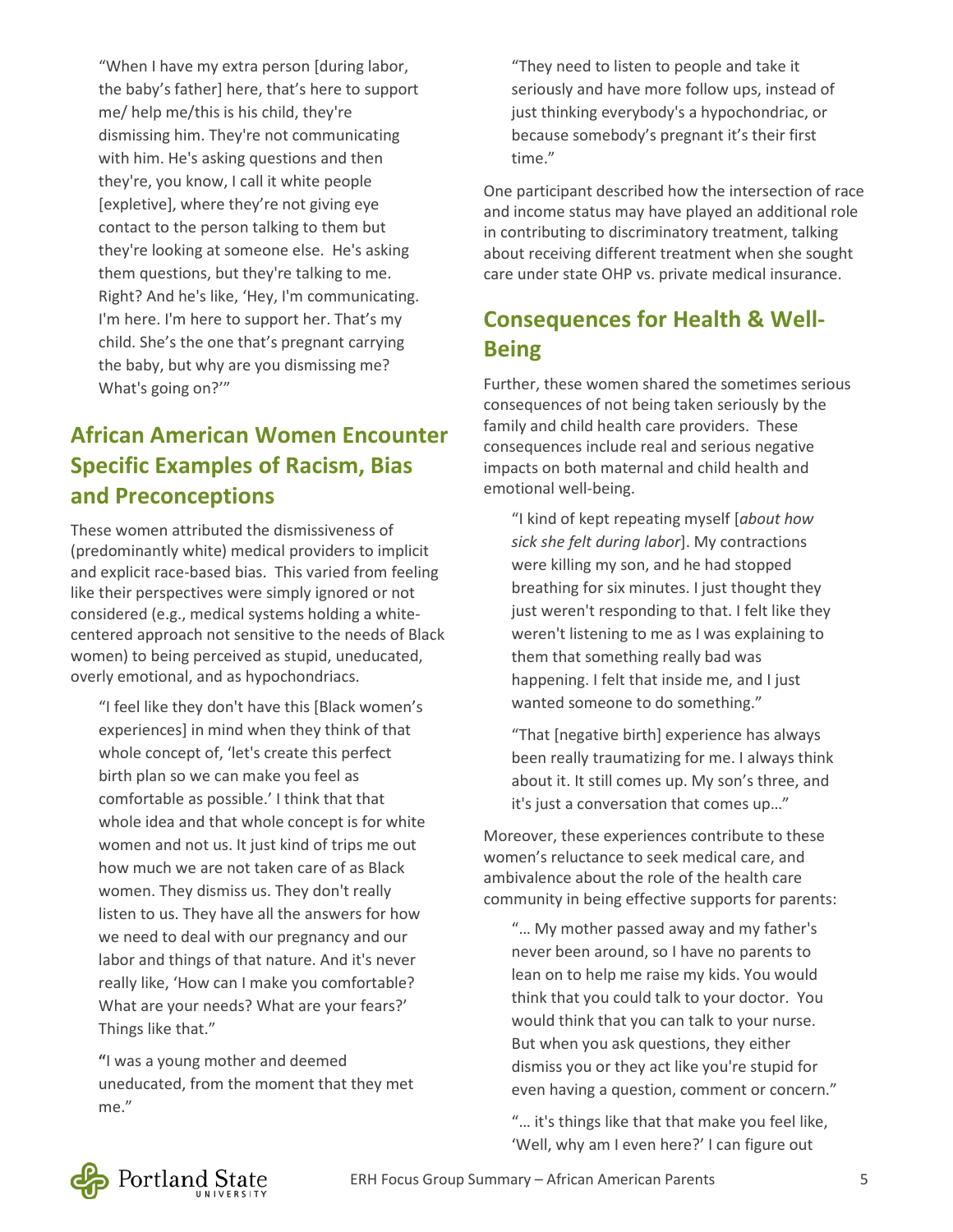what my ancestors used to do to heal us [...] and just do that, because there's no point in being here if y'all are gonna treat us like this. I

### **Recommendations for Improving Relationships between Family & Child Health Care Professionals and African American Parents**

In the context of these discussions, it became clear that many things need to change in order to build trusting relationships between Black women and child and family health care providers. Such work will be critically important if the health care system truly wants to be able to create the trust needed for these women to share their concerns and be open to input about their early relationships with their children. One woman specifically described medical interactions as "transactional" and noted that if medical care professionals in her life had been more nurturing this might have changed the pattern of her ongoing interactions with this system once she had her own children.

Central to these ideas was the notion of truly approaching Black women (and all people) as the experts they are on their own experiences and their own children:

"I would appreciate it if they did not treat all of us coming in as the same exact person. I don't even just mean treating all Black people [the same]. I mean, just all people like every one of us on here that have the same ailment, but experiencing it differently. More than one of us have said, 'I know me better than you know me. I know that you know medicine better than I do, but I know me. I have something going on, and I need your help, because I can't do it myself. So, can you just listen? Can ya'll please listen and not treat us like we're hypochondriacs.'"

"If I came in there [to see a medical professional], I'm worried about someone. I'm worried about myself. Just keep that in your heart that, even if I don't have the right answers, I can explain what is wrong. Even if [you] can't help that person, try to help them find somebody that can. Once we get to that doctor, we need that doctor to really take a motherent and help us figure out what's

wrong. I'm not going to the doctor for no reason."

#### **Suggestions for Practice Changes**

A number of specific recommendations for changes in practice were made, including:

- Pay attention to their feelings and emotional wellbeing;
- Listen to and be responsive to their concerns and questions
- Have a sustained practice of checking-in and providing reassurance
- Seek and use authentic feedback from clients/patients
- Take more time to develop relationships with patients

#### **Suggestions for Systems Changes**

Several ideas for how to improve the health care system more broadly were shared, most focused on changes to the workforce. Specifically, mothers suggested:

- Providing better training, and ongoing professional development in empathy and empathic listening and in specific culturally responsive practices and competencies;
- Recruiting and retaining more Black/African American medical providers

"Just educate them on different cultures. We just need more Black doctors, period, because the stuff I've been hearing lately is crazy. Them saying that, 'Black people don't feel pain, our tolerance is different.' We're people. We feel the same pain. Our tolerance levels aren't any different. These doctors just need to be more educated when it comes to empathy and respect."

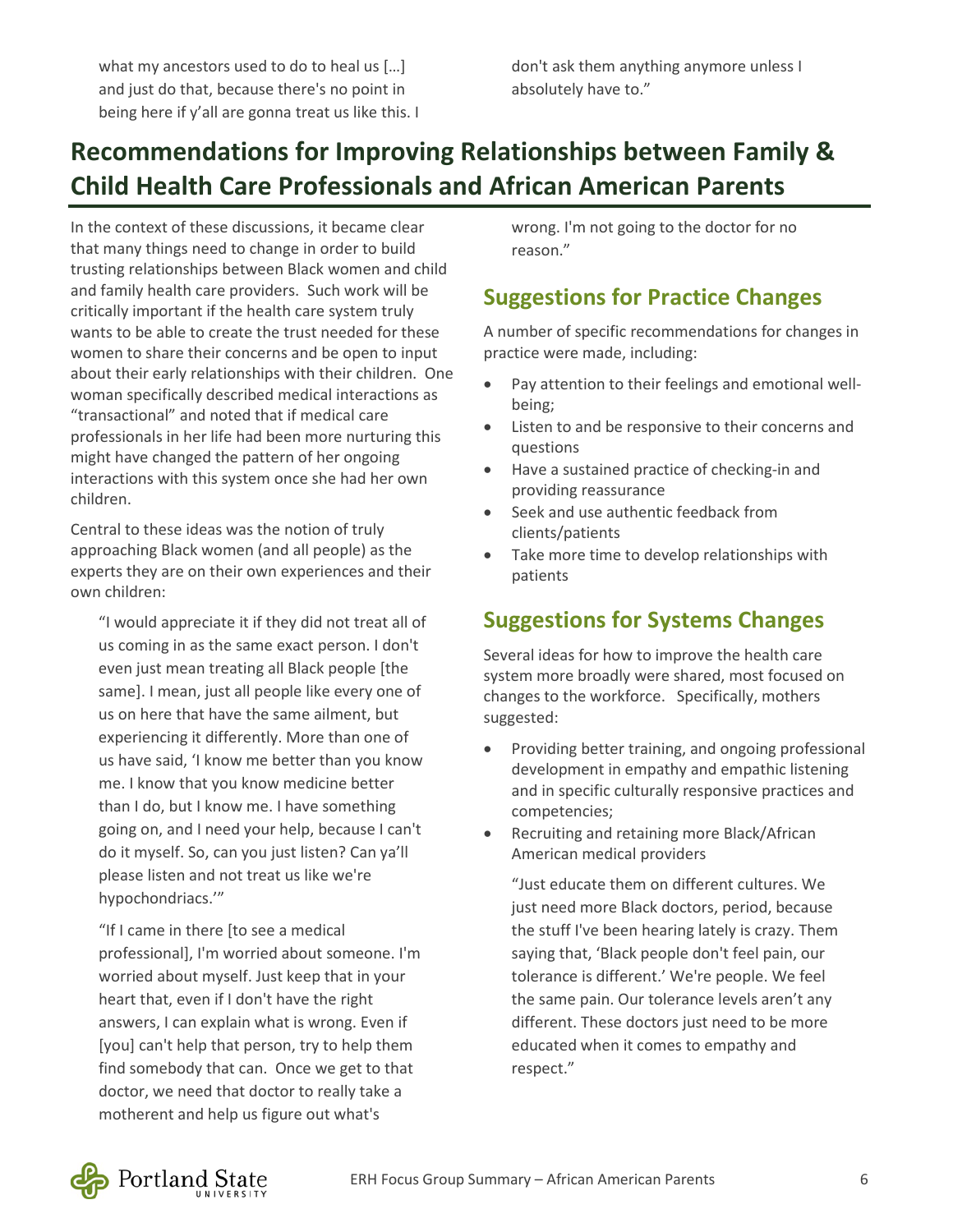### **The Perceived Need for Self-Advocacy**

These mothers were profoundly aware that Black women are at disproportionately higher risk for maternal mortality and other health care problems, sharing stories they had read about these issues. They talked about the importance of self-advocacy and skills for navigating these barriers as a literally a matter of life and death:

"What I learned from this situation, which has made all my other situations better, was how to advocate for myself and tell these doctors, 'No, something is wrong' and for every 'no' there will be a 'yes.' If you won't listen to me, that's fine, but you got a boss, and somebody pays your boss. Somebody pays this hospital. If I have to go to the court of public opinion, then I will to make sure that my child gets everything that they need, because just

### **Summary and Takeaways**

hearing that story is heartbreaking. I'm now dead. My baby's dead because I'm telling you something is wrong with me. I know me best. I've known me my whole life. I absolutely know what's wrong if something is wrong."

"I wanted to say that we as women, especially we as Black women, I find us having these conversations amongst ourselves and not saying it to the right people. This forum is getting to the right people. Absolutely. But… we should have reported what happened to us. We should have said, 'This is a problem. I am reporting this specific situation. This is what happened to me and my child could have lost their life, and those things are a matter of public record.' I just want to make sure that we, from this day forward, just document and report because those things actually do matter, and they do change, and they do help"

A key takeaway from these African American mothers was that they clearly understand, prioritize, and see life-long value in establishing strong parent-child relationships from the very earliest moments of life. This relationship between mother and infant was seen as one that is foundationally related to important larger networks of social connections that serve to build resiliency and serve a protective role against future negative events, including the experience of racism. Key aspects of parenting that were particularly important for these mothers were:

- Being responsive to infants' needs and cues
- Creating security by "being there" for children, and providing ongoing re-assurance
- Promoting healthy development through active play and attention, while also allowing children independence for exploration
- Ensuring children grow up with a network of trusted adults for support

While these mothers expressed real concerns with health care providers and the health care system, based on their past negative experiences, there were clear steps that could be taken to build more trusting relationships. Most fundamental is the need for health care providers to listen, and believe, what these mothers are telling them about their experiences – through both better training as well as longer-term workforce shifts to engage more providers of color and with shared lived experiences. While undoing the damage and mistrust that has been done to the African American community through decades of systemic and institutional racism will no doubt take time, there was a path offered by these mothers. This suggests, however, that perhaps in particular for African American families, that other pathways for offering and providing early parenting supports may be needed.